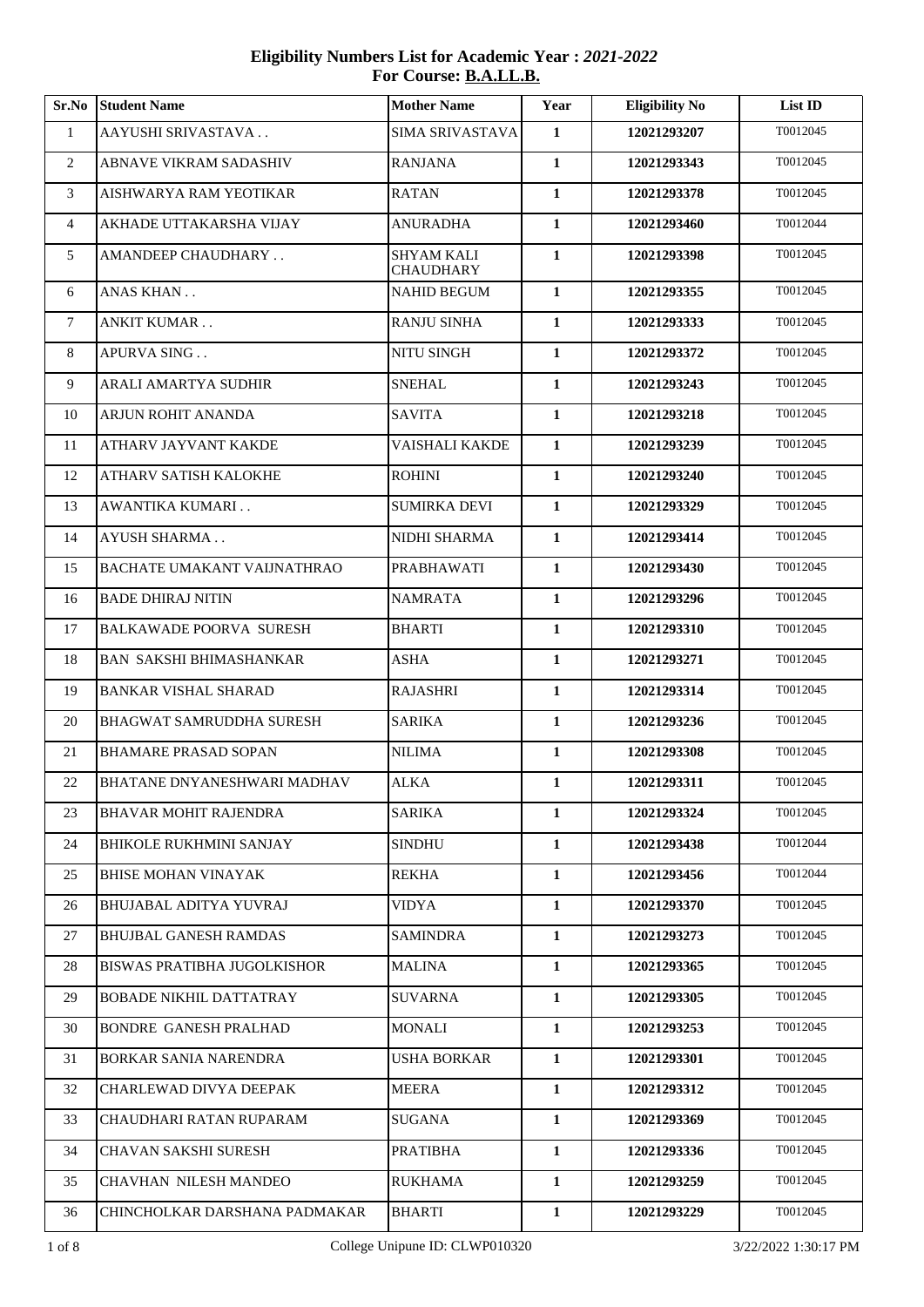**Eligibility Numbers List for Academic Year :** *2021-2022*  **For Course: B.A.LL.B.**

| 37 | CHOUDHARY SHUBHAM KRISHNA MOHAN PRAGYA |                            | $\mathbf{1}$ | 12021293224 | T0012045 |
|----|----------------------------------------|----------------------------|--------------|-------------|----------|
| 38 | <b>CHOUDHARY SNEHA RAKESH</b>          | <b>BHAVANA</b>             | $\mathbf{1}$ | 12021293231 | T0012045 |
| 39 | CHOUGULE SAMIKSHA DIPAK                | <b>SUNITA</b>              | $\mathbf{1}$ | 12021293458 | T0012044 |
| 40 | <b>DAREKAR ROHIT BAPU</b>              | <b>PUSHPA</b>              | 1            | 12021293267 | T0012045 |
| 41 | DAVE DHRUVESH ASHWIN                   | <b>VARSHA</b>              | $\mathbf{1}$ | 12021293283 | T0012045 |
| 42 | DEOKAR KSHITIJ RAHUL                   | <b>SAVITA</b>              | $\mathbf{1}$ | 12021293354 | T0012045 |
| 43 | DESAWALE SNEHA VISHWAS                 | <b>JAYASHREE</b>           | 1            | 12021293404 | T0012045 |
| 44 | DESHMUKH GIRISH GORAKSHANATH           | <b>PRATIBHA</b>            | $\mathbf{1}$ | 12021293347 | T0012045 |
| 45 | DESHMUKH RUCHA RAJENDRA                | <b>MAYA</b>                | $\mathbf{1}$ | 12021293226 | T0012045 |
| 46 | DESHMUKH SHUBHAM SONERAO               | <b>SUREKHA</b>             | 1            | 12021293450 | T0012044 |
| 47 | DHENDE OMKAR SOMNATH                   | <b>JAYASHREE</b>           | $\mathbf{1}$ | 12021293360 | T0012045 |
| 48 | DHNASHREE ARVIND DOHE                  | VIJAYALAXMI<br><b>DOHE</b> | $\mathbf{1}$ | 12021293399 | T0012045 |
| 49 | DIKSHA KATYAL                          | POONAM KATYAL              | $\mathbf{1}$ | 12021293228 | T0012045 |
| 50 | DIKSHA KUMARI                          | <b>SARITA DEVI</b>         | $\mathbf{1}$ | 12021293241 | T0012045 |
| 51 | DIVEKAR SHIVANI SOMNATH                | <b>MINAKSHI</b>            | 1            | 12021293448 | T0012044 |
| 52 | <b>DUBE TANMAY PRAVIN</b>              | <b>KUSUM</b>               | $\mathbf{1}$ | 12021293225 | T0012045 |
| 53 | FATNANI ISHIKA DHHANRAJ                | <b>NEELAM</b>              | $\mathbf{1}$ | 12021293384 | T0012045 |
| 54 | FUNDE BALASASHEB RAM                   | <b>MINA</b>                | $\mathbf{1}$ | 12021293284 | T0012045 |
| 55 | <b>GAHURKAR ANISHA PUNDLIK</b>         | <b>JAYASHREE</b>           | $\mathbf{1}$ | 12021293206 | T0012045 |
| 56 | <b>GAIKWAD ANKITA SANJIV</b>           | <b>SHILA</b>               | $\mathbf{1}$ | 12021293202 | T0012045 |
| 57 | <b>GAIKWAD ARPITA SHATRUGHAN</b>       | <b>JAYSHRI</b>             | $\mathbf{1}$ | 12021293303 | T0012045 |
| 58 | <b>GAIKWAD RUSHIKESH BHASKAR</b>       | <b>RAJESHREE</b>           | 1            | 12021293364 | T0012045 |
| 59 | GAIKWAD VISHNUPANT BALBHIM             | <b>SUSHILA</b>             | 1            | 12021293375 | T0012045 |
| 60 | <b>GALANDE SWAPNIL SUNIL</b>           | <b>ANITA</b>               | $\mathbf{1}$ | 12021293325 | T0012045 |
| 61 | GAUTAM SINGH                           | <b>SABITA SINGH</b>        | 1            | 12021293418 | T0012045 |
| 62 | <b>GAVATE SAI ANKUSH</b>               | <b>SAVITA</b>              | $\mathbf{1}$ | 12021293223 | T0012045 |
| 63 | GAWALI PRANAY NANDKISHOR               | <b>ASHA</b>                | 1            | 12021293349 | T0012045 |
| 64 | <b>GHATE PRERANA GANPATRAO</b>         | <b>LATA</b>                | 1            | 12021293285 | T0012045 |
| 65 | GHODE POOJA POPAT                      | CHANGUNA                   | 1            | 12021293249 | T0012045 |
| 66 | GHORPADE PRACHI MAHENDRA               | <b>SARITA</b>              | $\mathbf{1}$ | 12021293321 | T0012045 |
| 67 | GONDHALI SHREYA GANPAT                 | <b>SWARUPA</b>             | $\mathbf{1}$ | 12021293200 | T0012045 |
| 68 | GOPAL RAJKUMAR SHAHURAO                | <b>PUSHPA</b>              | 1            | 12021293274 | T0012045 |
| 69 | <b>GORE TEJAS SHIVAJI</b>              | <b>MEENAKSHI</b>           | 1            | 12021293266 | T0012045 |
| 70 | GOSAVI BHARGAVI MAKARAND               | <b>DEVIKA</b>              | $\mathbf{1}$ | 12021293381 | T0012045 |
| 71 | GUJAR ABOLI SHANTARAM                  | <b>HEMA</b>                | $\mathbf{1}$ | 12021293316 | T0012045 |
| 72 | <b>GUNJAL VAIBHAV RAVSAHEB</b>         | <b>MANGAL GUNJAL</b>       | 1            | 12021293326 | T0012045 |
| 73 | HADADARE VEDANT AMAR                   | <b>SHILPA</b>              | $\mathbf{1}$ | 12021293344 | T0012045 |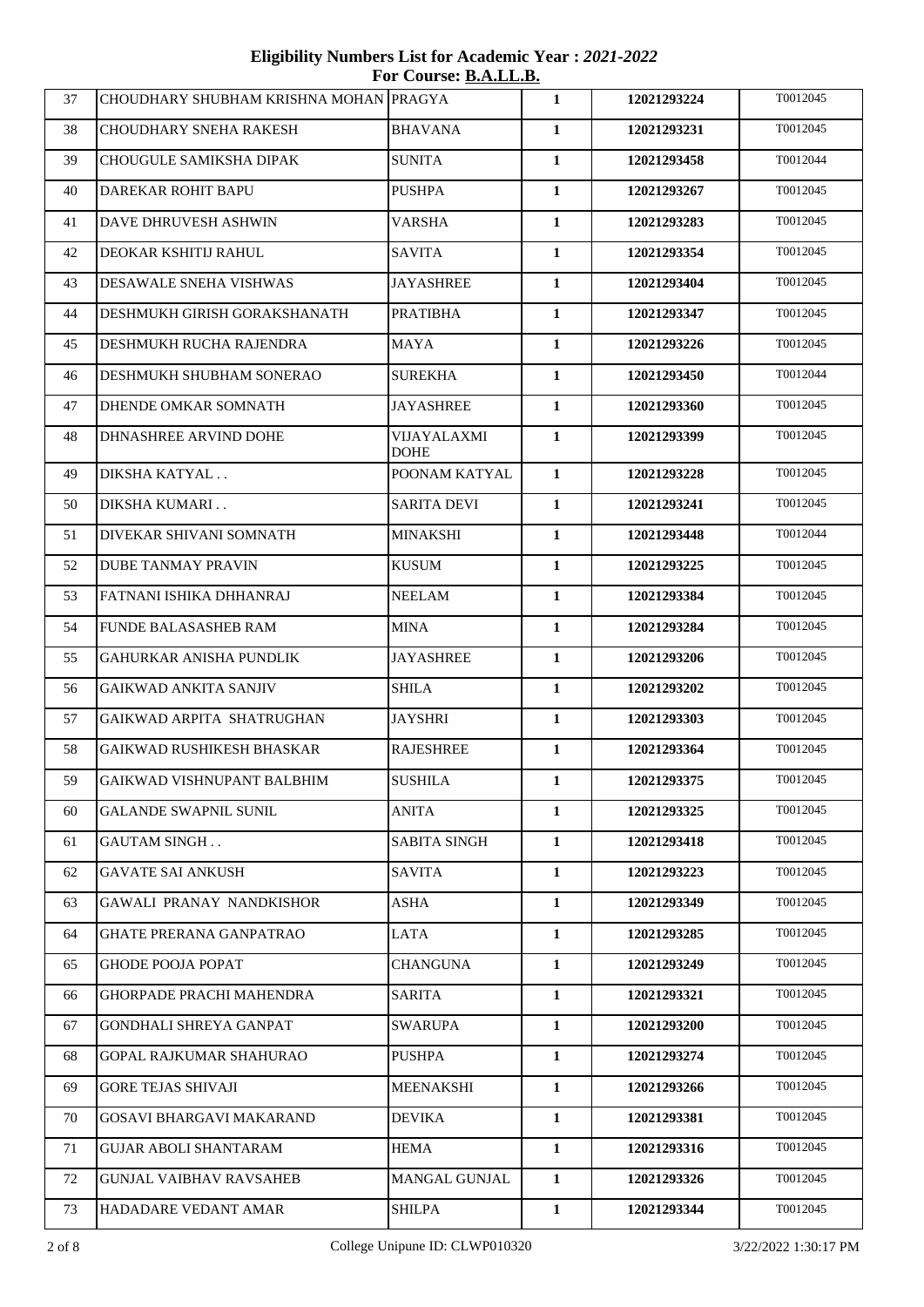**Eligibility Numbers List for Academic Year :** *2021-2022*  **For Course: B.A.LL.B.**

| 74  | HADKAR GEETALI NAVIN           | <b>NEHA</b>       | 1            | 12021293357 | T0012045 |
|-----|--------------------------------|-------------------|--------------|-------------|----------|
| 75  | HADULE BHAVESH KAKASAHEB       | <b>MADHURANI</b>  | 1            | 12021293443 | T0012044 |
| 76  | HARNOL PRIYANKA ROHIDAS        | <b>SANJANA</b>    | $\mathbf{1}$ | 12021293371 | T0012045 |
| 77  | <b>INDALKAR PRITAM PRAKASH</b> | <b>MAHANANDA</b>  | $\mathbf{1}$ | 12021293222 | T0012045 |
| 78  | INGALE DHANSHREE SANJAY        | <b>SUWARNA</b>    | $\mathbf{1}$ | 12021293317 | T0012045 |
| 79  | <b>JADHAV GAURI DIGAMBAR</b>   | <b>UJJWALA</b>    | $\mathbf{1}$ | 12021293261 | T0012045 |
| 80  | JADHAV MANSI SHAMRAO           | <b>SHAILA</b>     | 1            | 12021293408 | T0012045 |
| 81  | JADHAV OMKAR SANDEEP           | KANCHANGANGA      | $\mathbf{1}$ | 12021293282 | T0012045 |
| 82  | JADHAV RANJEETSINGH DINKAR     | <b>LALITA</b>     | $\mathbf{1}$ | 12021293246 | T0012045 |
| 83  | JADHAV YASHRAJ SAMBHAJI        | <b>ASMITA</b>     | $\mathbf{1}$ | 12021293214 | T0012045 |
| 84  | JADHAVAR MAYUR SANTOSH         | ALKA              | $\mathbf{1}$ | 12021293367 | T0012045 |
| 85  | JAGTAP ROHIT RAMPRASAD         | <b>SARIKA</b>     | 1            | 12021293444 | T0012044 |
| 86  | JAMDAR PARESH HANUMANT         | <b>ANITA</b>      | $\mathbf{1}$ | 12021293220 | T0012045 |
| 87  | JANKAR SAMEETA SANJAY          | <b>VAISHALI</b>   | $\mathbf{1}$ | 12021293230 | T0012045 |
| 88  | <b>JANNU VEENA RAJESH</b>      | <b>PALLAVI</b>    | $\mathbf{1}$ | 12021293289 | T0012045 |
| 89  | JOGLEKAR JAGRUT ACHYUT         | GAURI             | 1            | 12021293237 | T0012045 |
| 90  | JYOTI PANJWANI                 | LATA PANJWANI     | $\mathbf{1}$ | 12021293258 | T0012045 |
| 91  | KABRA TANUJ RAJESH             | SHEETAL           | $\mathbf{1}$ | 12021293440 | T0012044 |
| 92  | KAKARE SOUMYA MADHAV           | <b>KANANABALA</b> | 1            | 12021293353 | T0012045 |
| 93  | KAKDE VAISHNAVI MAROTI         | <b>MEENA</b>      | $\mathbf{1}$ | 12021293233 | T0012045 |
| 94  | KALE GOVIND VIJAYKUMAR         | <b>MEENA</b>      | $\mathbf{1}$ | 12021293213 | T0012045 |
| 95  | KALE OMIKA NILKANTH            | <b>MAMATA</b>     | $\mathbf{1}$ | 12021293363 | T0012045 |
| 96  | KAMBALE DIVYA DILIP            | <b>NEETA</b>      | $\mathbf{1}$ | 12021293248 | T0012045 |
| 97  | KAMBLE DNYANESHWAR MAHADEV     | REKHA             | 1            | 12021293394 | T0012045 |
| 98  | KAMBLE MANGESH SADHU           | <b>HAWASABAI</b>  | $\mathbf{1}$ | 12021293338 | T0012045 |
| 99  | KAMBLE SMITA SURESH            | <b>JAYSHRI</b>    | $\mathbf{1}$ | 12021293306 | T0012045 |
| 100 | KAMTHE VAISHNAVI SANJAY        | <b>YASHODA</b>    | $\mathbf{1}$ | 12021293210 | T0012045 |
| 101 | KANE ATHARV MAKRAND            | YOGITA            | $\mathbf{1}$ | 12021293280 | T0012045 |
| 102 | KARHE SHITAL DADABHAU          | SUVARANA          | 1            | 12021293217 | T0012045 |
| 103 | KARKHILE ARPITA RAMESH         | ANITA             | $\mathbf{1}$ | 12021293379 | T0012045 |
| 104 | KASHID VEDANT PRALHAD          | <b>NANDA</b>      | 1            | 12021293451 | T0012044 |
| 105 | KATKAR PRATHAMESH RAMESHWAR    | MANISHA           | 1            | 12021293295 | T0012045 |
| 106 | KENJALE YASHRAJ MAHENDRA       | <b>HEMA</b>       | $\mathbf{1}$ | 12021293351 | T0012045 |
| 107 | KHADEPATIL SAKSHI BHASKAR      | ASHWINI           | $\mathbf{1}$ | 12021293374 | T0012045 |
| 108 | KHADKE SHREYAS RAJENDRA        | SWATI             | $\mathbf{1}$ | 12021293203 | T0012045 |
| 109 | KHAKAL SHUBHAM RAJENDRA        | MANISHA           | 1            | 12021293292 | T0012045 |
| 110 | KHANDALKAR SHREYA RAJESH       | <b>SNEHAL</b>     | 1            | 12021293366 | T0012045 |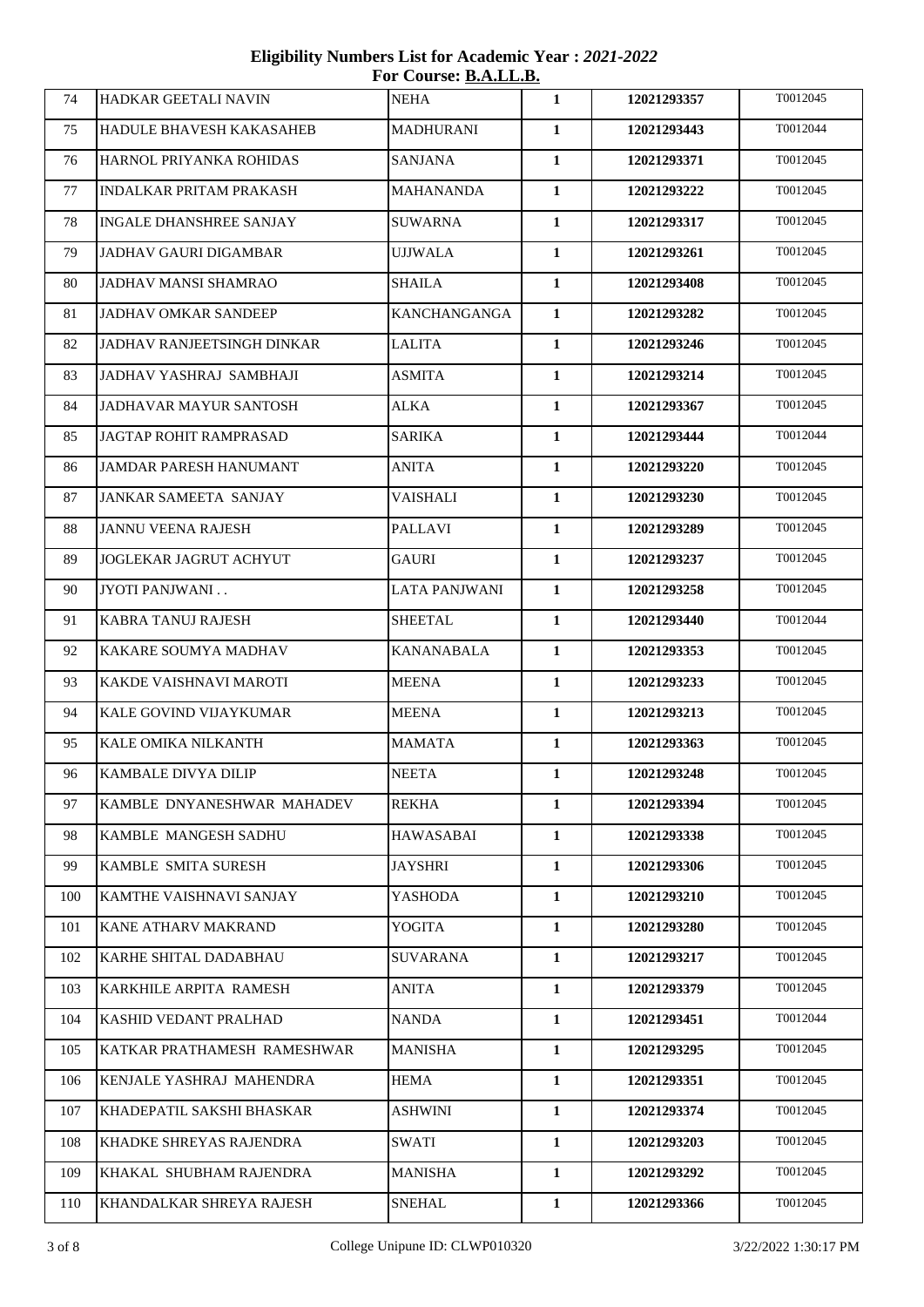**Eligibility Numbers List for Academic Year :** *2021-2022*  **For Course: B.A.LL.B.**

| 111 | KHANDVE SAKSHI VASANT           | <b>MAYA</b>                 | -1           | 12021293294 | T0012045 |
|-----|---------------------------------|-----------------------------|--------------|-------------|----------|
| 112 | KHARBAL VAISHNAVI SADANAND      | <b>JAYASHREE</b>            | $\mathbf{1}$ | 12021293459 | T0012044 |
| 113 | KHARPADE SAMITA JAYRAM          | <b>RAJALI</b>               | $\mathbf{1}$ | 12021293387 | T0012045 |
| 114 | KHATKE DIVYA BALASAHEB          | <b>SUNITA</b>               | $\mathbf{1}$ | 12021293245 | T0012045 |
| 115 | KHEDEKAR AJIT SHARAD            | <b>RUPALI</b>               | $\mathbf{1}$ | 12021293290 | T0012045 |
| 116 | KHENAT SUNNY SATISH             | <b>ANITA</b>                | 1            | 12021293446 | T0012044 |
| 117 | KHOLLAM SACHIN BALKRUSHNA       | TARABAI                     | $\mathbf{1}$ | 12021293341 | T0012045 |
| 118 | KIRDAT SAGAR RAVINDRA           | <b>SAVITA</b>               | $\mathbf{1}$ | 12021293407 | T0012045 |
| 119 | KIRWALE PUNYAVARDHAN PRAMOD     | <b>PANCHSHILA</b>           | $\mathbf{1}$ | 12021293247 | T0012045 |
| 120 | KOTHAWALE RAJESHWARI PRAMOD     | <b>SARIKA</b>               | $\mathbf{1}$ | 12021293423 | T0012045 |
| 121 | KULKARNI ADITI NILESH           | <b>REKHA</b>                | 1            | 12021293332 | T0012045 |
| 122 | KULKARNI RUGWED RAJESH          | <b>REVATI</b>               | $\mathbf{1}$ | 12021293211 | T0012045 |
| 123 | KULKARNI VAISHNAVI VIJAY        | <b>SUVARNA</b>              | 1            | 12021293441 | T0012044 |
| 124 | KULKARNI VEDANT AMOL            | GAURI                       | $\mathbf{1}$ | 12021293297 | T0012045 |
| 125 | KUNJIR GAURAV SOMNATH           | <b>NITA</b>                 | $\mathbf{1}$ | 12021293330 | T0012045 |
| 126 | LAKSHMI RAJESHWARI GOPAL REDDY  | <b>SUJATA</b>               | 1            | 12021293340 | T0012045 |
| 127 | LANGHE VEDA VIJAY               | <b>GAURI</b>                | $\mathbf{1}$ | 12021293300 | T0012045 |
| 128 | LATE AJAY CHANDRAKANT           | <b>MANGAL</b>               | $\mathbf{1}$ | 12021293299 | T0012045 |
| 129 | LATPATE ANUJA BHAUSAHEB         | SHAKUNTALA                  | $\mathbf{1}$ | 12021293251 | T0012045 |
| 130 | LINGAYAT ADITYA RAMESH          | <b>MANISHA</b>              | 1            | 12021293358 | T0012045 |
| 131 | <b>MAHI KASHYAP</b>             | <b>MAMTA DEVI</b>           | $\mathbf{1}$ | 12021293348 | T0012045 |
| 132 | <b>MALI SAKSHI MAHADEV</b>      | <b>VANDANA</b>              | $\mathbf{1}$ | 12021293313 | T0012045 |
| 133 | MANDHAR ADITYA DILIP            | <b>SMITA</b>                | 1            | 12021293291 | T0012045 |
| 134 | <b>MANE RUTIKA ARVIND</b>       | <b>RUPALI</b>               | $\mathbf{1}$ | 12021293287 | T0012045 |
| 135 | <b>MANE RUTUJA MAHADEV</b>      | <b>REKHA</b>                | $\mathbf{1}$ | 12021293393 | T0012045 |
| 136 | <b>MANSI JAGDISH MISHRA</b>     | SHAKUNTALA<br><b>MISHRA</b> | 1            | 12021293426 | T0012045 |
| 137 | <b>MANTRI MAYUR KAMALKISHOR</b> | <b>VARSHA</b>               | 1            | 12021293359 | T0012045 |
| 138 | <b>MARATHE PRASAD JITENDRA</b>  | <b>POOJA</b>                | 1            | 12021293260 | T0012045 |
| 139 | MARNE TEJAS LAXMAN              | SARIKA                      | 1            | 12021293417 | T0012045 |
| 140 | MARWADE PUSHPAM VINAYAK         | <b>SAVITA</b>               | $\mathbf{1}$ | 12021293309 | T0012045 |
| 141 | MATEKAR NIRANJAN SURESH         | <b>VARSHA</b>               | 1            | 12021293402 | T0012045 |
| 142 | MEDANKAR DNYANESHWARI GURUDAS   | <b>SUVARNA</b>              | $\mathbf{1}$ | 12021293453 | T0012044 |
| 143 | MOGHE SHWETA KIRAN              | <b>SHRUTI</b>               | $\mathbf{1}$ | 12021293215 | T0012045 |
| 144 | MOHITE RAJESH GOPINATH          | SHANTABAI                   | 1            | 12021293411 | T0012045 |
| 145 | MORE RUTIK MAHENDRA             | <b>JYOTI</b>                | 1            | 12021293252 | T0012045 |
| 146 | MUJUMALE TEJASWINI POPAT        | <b>SWATI</b>                | $\mathbf{1}$ | 12021293429 | T0012045 |
| 147 | <b>MULLA ARBAJ LATIF</b>        | <b>SULTANA</b>              | $\mathbf{1}$ | 12021293256 | T0012045 |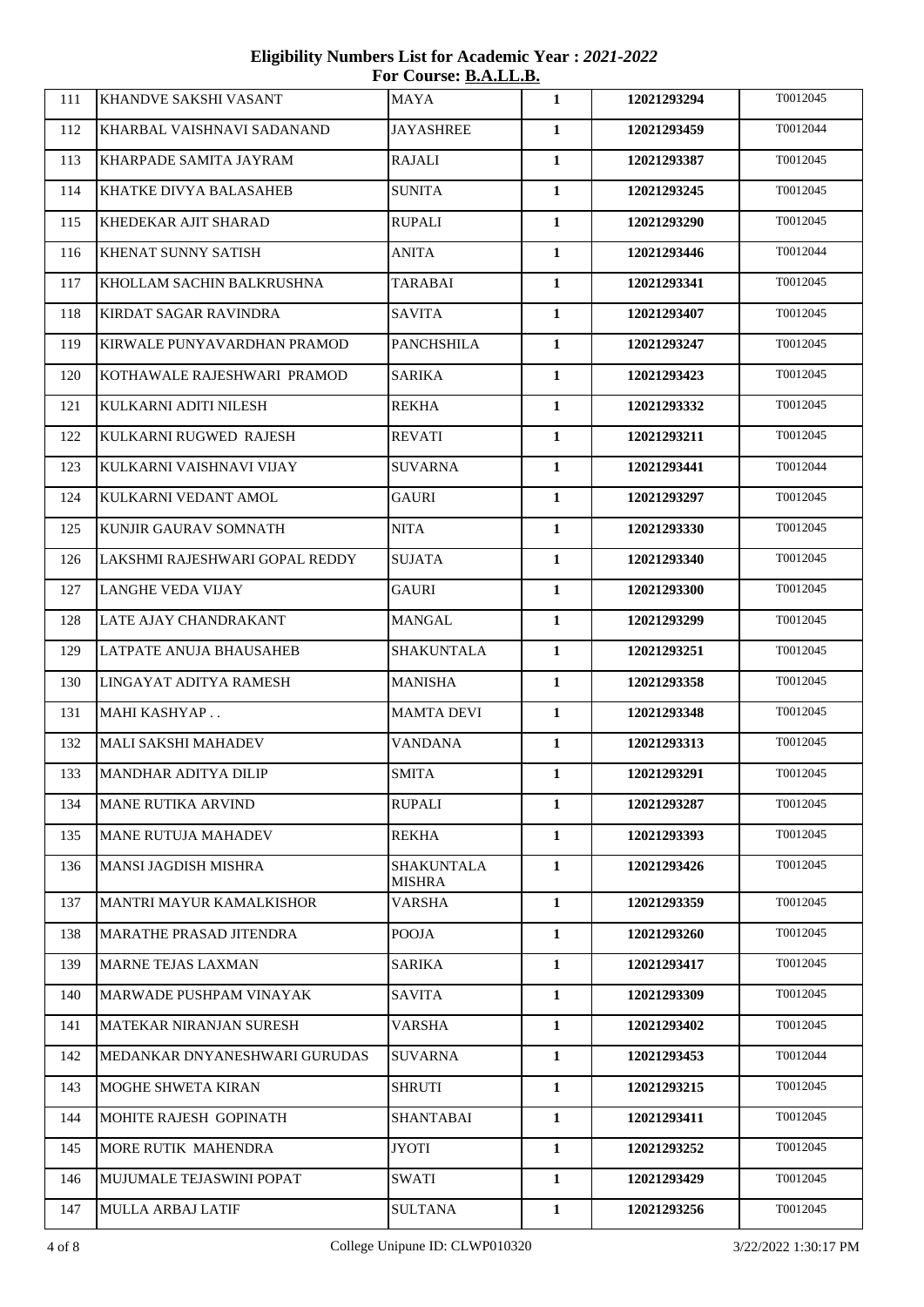|                       | <b>Eligibility Numbers List for Academic Year: 2021-2022</b> |  |
|-----------------------|--------------------------------------------------------------|--|
| For Course: B.A.LL.B. |                                                              |  |

| 148 | MUNDADA RADHIKA AAKASH       | <b>RATNA</b>                       | 1            | 12021293436 | T0012045 |
|-----|------------------------------|------------------------------------|--------------|-------------|----------|
| 149 | MURKYA VAISHNAVI RITESHKUMAR | <b>ALKA</b>                        | 1            | 12021293452 | T0012044 |
| 150 | <b>NAINA PANDEY</b>          | <b>RUMA PANDEY</b>                 | $\mathbf{1}$ | 12021293342 | T0012045 |
| 151 | NAMAN DEWAL                  | <b>SANJU KUNWAR</b>                | $\mathbf{1}$ | 12021293275 | T0012045 |
| 152 | NANAWARE ROHINI EKANATH      | ASHABAI                            | 1            | 12021293255 | T0012045 |
| 153 | <b>NAVEEN THAKRE</b>         | <b>SUNITA THAKRE</b>               | $\mathbf{1}$ | 12021293376 | T0012045 |
| 154 | NIKALJE ROSHANI KAILAS       | <b>NALINI</b>                      | $\mathbf{1}$ | 12021293395 | T0012045 |
| 155 | NIKAM RUTUJA DATTATRAY       | <b>DEEPALI</b>                     | $\mathbf{1}$ | 12021293334 | T0012045 |
| 156 | NIMBALKAR VIRAJ MEGHRAJ      | <b>ARCHANA</b>                     | $\mathbf{1}$ | 12021293461 | T0012044 |
| 157 | NITYANAND RAJ                | <b>JAYANTI</b><br><b>CHOUDHARY</b> | $\mathbf{1}$ | 12021293328 | T0012045 |
| 158 | <b>ONKAR KUTHE</b>           | <b>LEEENA KUTHE</b>                | $\mathbf{1}$ | 12021293286 | T0012045 |
| 159 | PACHANGANE NANDINI DADASAHEB | <b>KAVITA</b>                      | $\mathbf{1}$ | 12021293268 | T0012045 |
| 160 | PAIGUDE ATHARVA RAJENDRA     | <b>SARIKA</b>                      | 1            | 12021293406 | T0012045 |
| 161 | PANDIT YOGIRAJ AVINASH       | <b>MADHURI</b>                     | $\mathbf{1}$ | 12021293410 | T0012045 |
| 162 | PARDESHI VAIBHAVI SOMNATH    | <b>SUVARNA</b>                     | $\mathbf{1}$ | 12021293339 | T0012045 |
| 163 | PARKHE OMKAR NARENDRA        | <b>ASMITA</b>                      | $\mathbf{1}$ | 12021293421 | T0012045 |
| 164 | PATIL ATHARVA RAMESH         | <b>SHAILA</b>                      | $\mathbf{1}$ | 12021293235 | T0012045 |
| 165 | PATIL DHANASHREE SANTOSH     | VAIJAYANTI                         | $\mathbf{1}$ | 12021293455 | T0012044 |
| 166 | PATIL DIGVIJAY DILIP         | <b>DIPALI</b>                      | $\mathbf{1}$ | 12021293293 | T0012045 |
| 167 | PATIL KIMAYA NANASAHEB       | SWATI                              | 1            | 12021293302 | T0012045 |
| 168 | PATIL MAHESH TATYARAV        | <b>KAMALBAI</b>                    | $\mathbf{1}$ | 12021293415 | T0012045 |
| 169 | PATIL NAKSHATRA SHYAM        | <b>KAVITA</b>                      | $\mathbf{1}$ | 12021293219 | T0012045 |
| 170 | PATIL RASIKA RAMDAS          | <b>RAJNI</b>                       | 1            | 12021293244 | T0012045 |
| 171 | PATIL SANKET VINAYAKRAO      | <b>UJWALA</b>                      | 1            | 12021293288 | T0012045 |
| 172 | PATIL SWAPNIL BALAJI         | PATIL MAHADEVI<br><b>BALAJI</b>    | 1            | 12021293445 | T0012044 |
| 173 | PATIL VINAYAK UDAY           | <b>SUNITA</b>                      | $\mathbf{1}$ | 12021293457 | T0012044 |
| 174 | PATIL VISHAKHA NAVANATH      | SWATI                              | $\mathbf{1}$ | 12021293409 | T0012045 |
| 175 | PATKAR ARPITA VIJAY          | <b>VARSHA</b>                      | 1            | 12021293263 | T0012045 |
| 176 | PAWAL ANUJ DHANANJAY         | LAXMI                              | $\mathbf{1}$ | 12021293435 | T0012045 |
| 177 | PAWAR NILESH BALASAHEB       | LATA                               | $\mathbf{1}$ | 12021293254 | T0012045 |
| 178 | PAWAR ROHAN SANJAY           | <b>SUNITA</b>                      | 1            | 12021293269 | T0012045 |
| 179 | PAWAR VAISHNAVI BALASAHEB    | <b>SUVARNA</b>                     | $\mathbf{1}$ | 12021293337 | T0012045 |
| 180 | PHADAKE ABHIJEET SUNIL       | ASHA                               | 1            | 12021293335 | T0012045 |
| 181 | PIMPLE KANISHK SAKALESH      | AMBIKA                             | 1            | 12021293428 | T0012045 |
| 182 | PRACHI KAKA RAUT             | <b>ASHA RAUT</b>                   | $\mathbf{1}$ | 12021293265 | T0012045 |
| 183 | PUNDE SARANG SURESH          | <b>SMITA</b>                       | $\mathbf{1}$ | 12021293318 | T0012045 |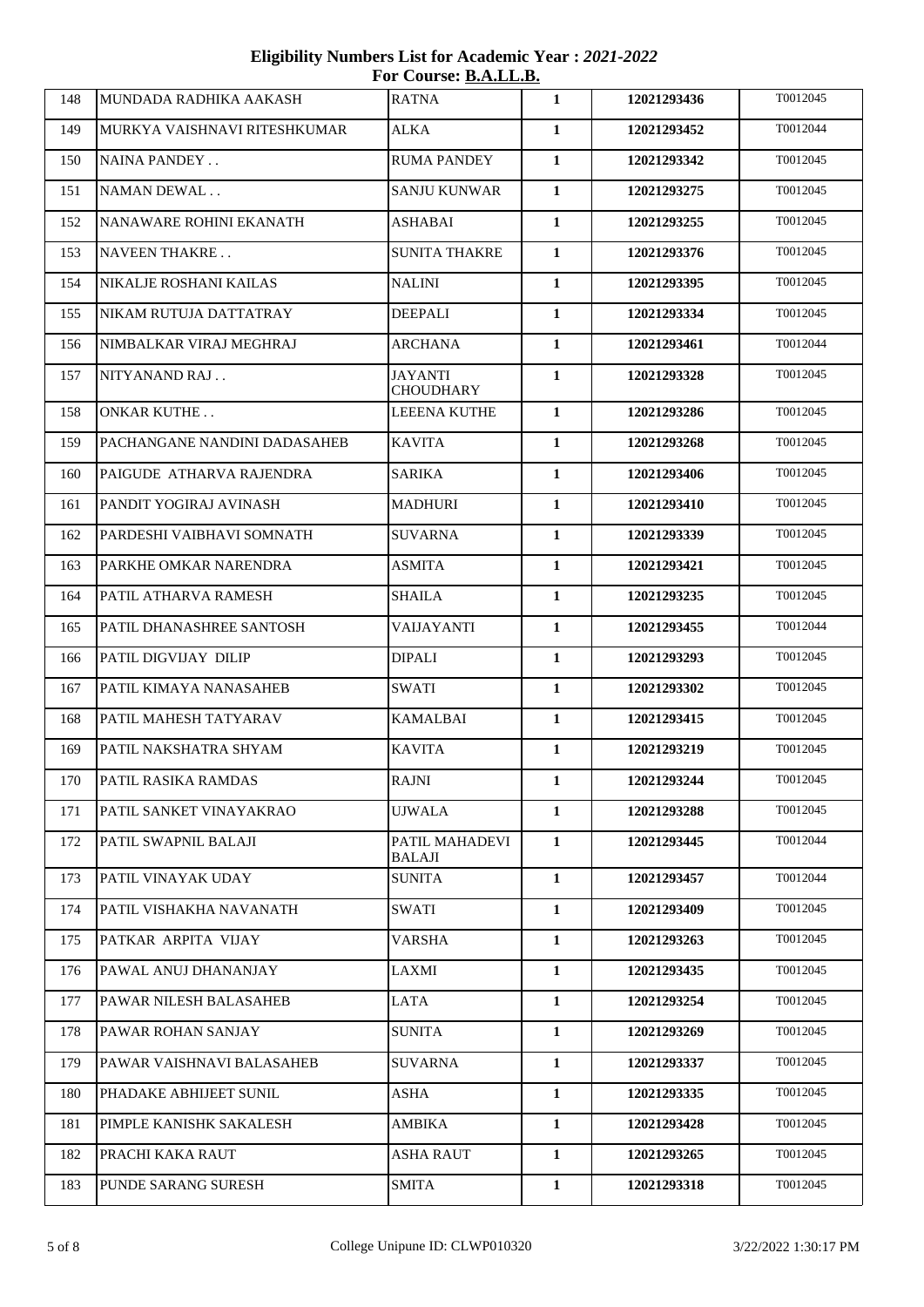**Eligibility Numbers List for Academic Year :** *2021-2022*  **For Course: B.A.LL.B.**

| 184 | PUNJABI PRACHI MANOJ          | <b>MAMTA</b>                    | 1            | 12021293433 | T0012045 |
|-----|-------------------------------|---------------------------------|--------------|-------------|----------|
| 185 | RAJ NANDANI                   | <b>NUTAN KUMARI</b>             | $\mathbf{1}$ | 12021293350 | T0012045 |
| 186 | RANE JAYDITYA SATYAJIT        | <b>VARSHA</b>                   | $\mathbf{1}$ | 12021293227 | T0012045 |
| 187 | RATHOD GAJANAN RAMRAO         | <b>SUMANBAI</b>                 | $\mathbf{1}$ | 12021293221 | T0012045 |
| 188 | RATHOD RUTURAJ INDAL          | <b>SANJIVANI</b>                | $\mathbf{1}$ | 12021293392 | T0012045 |
| 189 | RATHOD SHIVANI SUKHDEV        | PRAYAG                          | 1            | 12021293385 | T0012045 |
| 190 | RAUT HARSHADA ANIL            | <b>KALPANA</b>                  | $\mathbf{1}$ | 12021293427 | T0012045 |
| 191 | ROMAN ASHUTOSH SANJAY         | <b>RESHMA</b>                   | $\mathbf{1}$ | 12021293454 | T0012044 |
| 192 | <b>SABALE NIKITA RAJENDRA</b> | <b>SHILA</b>                    | $\mathbf{1}$ | 12021293383 | T0012045 |
| 193 | SAINI JAI ARBIND KUMAR        | <b>VIBHA</b>                    | $\mathbf{1}$ | 12021293315 | T0012045 |
| 194 | SAKHARE ROHIT VIJAYKUMAR      | SUVARNA                         | 1            | 12021293277 | T0012045 |
| 195 | SAKSHI KUMARI                 | VANDANA DEVI                    | $\mathbf{1}$ | 12021293212 | T0012045 |
| 196 | <b>SALOKHE ANUJA PRAKASH</b>  | <b>JYOTSNA</b>                  | 1            | 12021293380 | T0012045 |
| 197 | SALUNKE PRANJAL RANGNATH      | <b>SANGITA</b>                  | $\mathbf{1}$ | 12021293320 | T0012045 |
| 198 | SAMUDRA NISHANT TATYASAHEB    | <b>MANISHA</b>                  | $\mathbf{1}$ | 12021293416 | T0012045 |
| 199 | SAMYAK                        | <b>DEEPA KUMARI</b>             | 1            | 12021293279 | T0012045 |
| 200 | SANAP SUBODH CHANDRASEN       | <b>SHUBHANGI</b>                | $\mathbf{1}$ | 12021293298 | T0012045 |
| 201 | SANGALE AISHWARYA ASHRUBA     | <b>RATNAMALA</b>                | $\mathbf{1}$ | 12021293264 | T0012045 |
| 202 | SANJANA KUMARI                | <b>SUDHA DEVI</b>               | $\mathbf{1}$ | 12021293356 | T0012045 |
| 203 | SARWADE SOHAM SHRINIWAS       | <b>SETAVI</b>                   | 1            | 12021293331 | T0012045 |
| 204 | SATPUTE SHRAVANI DEVIDAS      | <b>RUPA</b>                     | $\mathbf{1}$ | 12021293424 | T0012045 |
| 205 | <b>SHAIKH ARMEEN SAMEER</b>   | <b>RAHILA</b>                   | $\mathbf{1}$ | 12021293281 | T0012045 |
| 206 | SHAIKH MAHEWISH SAJID         | <b>TASNEEM</b>                  | 1            | 12021293425 | T0012045 |
| 207 | SHAIKH SUFIYA MOHAMMAD        | <b>MUMTAJ</b>                   | $\mathbf{1}$ | 12021293396 | T0012045 |
| 208 | SHAKYA SUVI                   | <b>POONAM</b><br><b>CHANDRA</b> | $\mathbf{1}$ | 12021293420 | T0012045 |
| 209 | SHEDGE GAYATRI DATTATRAY      | <b>SHOBHA</b>                   | $\mathbf{1}$ | 12021293322 | T0012045 |
| 210 | SHEDGE PRANAV PRAMOD          | <b>VANDANA</b>                  | 1            | 12021293439 | T0012044 |
| 211 | <b>SHEENA FERDOSE</b>         | <b>RAZIA SULTANA</b>            | $\mathbf{1}$ | 12021293345 | T0012045 |
| 212 | SHENDAGE ASMITA SANDIP        | <b>ASHA</b>                     | $\mathbf{1}$ | 12021293216 | T0012045 |
| 213 | SHENDKAR VIRAJ ARVIND         | <b>RESHMA</b>                   | 1            | 12021293419 | T0012045 |
| 214 | SHETE ANIKET SIDDHESHWAR      | <b>KALPANA</b>                  | 1            | 12021293272 | T0012045 |
| 215 | SHIKHARE AKASH RAJU           | <b>POPATBAI</b>                 | $\mathbf{1}$ | 12021293432 | T0012045 |
| 216 | <b>SHINDE KARTIK DILIP</b>    | <b>DARSHANA</b>                 | $\mathbf{1}$ | 12021293388 | T0012045 |
| 217 | SHINDE RAJWARDHAN AVINASH     | <b>SUVARNA</b>                  | 1            | 12021293238 | T0012045 |
| 218 | SHINDE YASHODHAN VISHWAS      | <b>USHADEVI</b>                 | $\mathbf{1}$ | 12021293434 | T0012045 |
| 219 | SHINGARE VAIBHAV SAHEBRAO     | <b>MANISHA</b>                  | 1            | 12021293442 | T0012044 |
| 220 | SHROTI PRANJAL VIJAY          | <b>SAPNA</b>                    | 1            | 12021293270 | T0012045 |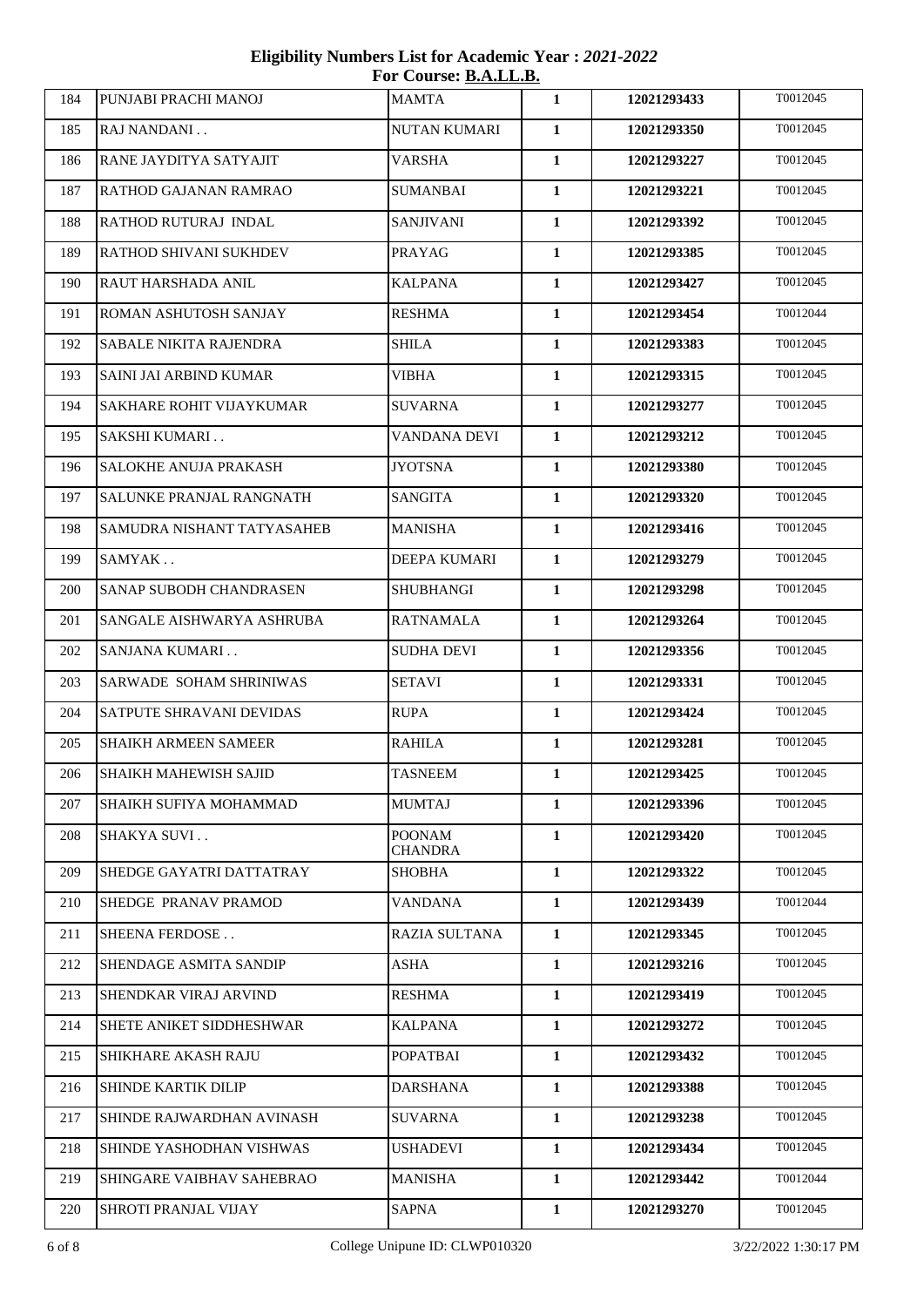| <b>Eligibility Numbers List for Academic Year: 2021-2022</b> |
|--------------------------------------------------------------|
| For Course: B.A.LL.B.                                        |

| 221 | <b>SHUBHAM KUMAR</b>           | <b>SHOBHA MISHRA</b>                     | 1            | 12021293278 | T0012045 |
|-----|--------------------------------|------------------------------------------|--------------|-------------|----------|
| 222 | SIDHANT SINGH                  | LT REKHA DEVI                            | 1            | 12021293276 | T0012045 |
| 223 | <b>SNEHA PAL</b>               | <b>ALPANA PAL</b>                        | $\mathbf{1}$ | 12021293346 | T0012045 |
| 224 | <b>SNEHA RAMTEKE</b>           | <b>NANDA RAMTEKE</b>                     | $\mathbf{1}$ | 12021293201 | T0012045 |
| 225 | SOLANKE ABHAY MOHAN            | <b>MANDA</b>                             | $\mathbf{1}$ | 12021293205 | T0012045 |
| 226 | SOLAPURE SHREEDHAR MANOJ       | <b>LAXMI</b>                             | $\mathbf{1}$ | 12021293209 | T0012045 |
| 227 | SONAWANE RIYA VIJAY            | <b>VANITA</b>                            | $\mathbf{1}$ | 12021293447 | T0012044 |
| 228 | SONAWANE SONALI KUNDLIK        | <b>NANDA</b>                             | $\mathbf{1}$ | 12021293412 | T0012045 |
| 229 | SONAWANE SURABHI RAJENDRA      | <b>BHARATI</b>                           | $\mathbf{1}$ | 12021293413 | T0012045 |
| 230 | SONAWANE VIRAJ SUNIL           | <b>VRUSHALI</b>                          | $\mathbf{1}$ | 12021293199 | T0012045 |
| 231 | SONTAKKE KESHAV RAMA           | <b>RADHABAI</b>                          | $\mathbf{1}$ | 12021293208 | T0012045 |
| 232 | SOUMYA SAHU                    | <b>INDU SAHU</b>                         | $\mathbf{1}$ | 12021293390 | T0012045 |
| 233 | SRESTHA SINHA                  | <b>JHUMLI SINHA</b>                      | $\mathbf{1}$ | 12021293373 | T0012045 |
| 234 | SURYAWANSHI ANUSHKA MANOJ      | <b>SMITA</b>                             | $\mathbf{1}$ | 12021293204 | T0012045 |
| 235 | SURYAWANSHI TANAYA CHINTAMAN   | <b>SUEKHA</b>                            | $\mathbf{1}$ | 12021293377 | T0012045 |
| 236 | SUTAR VISHWAJIT SUBHASH        | <b>MANGAL</b>                            | $\mathbf{1}$ | 12021293198 | T0012045 |
| 237 | SWARALI BALASO CHOUGULE        | <b>MANISHA BALASO</b><br><b>CHOUGULE</b> | $\mathbf{1}$ | 12021293352 | T0012045 |
| 238 | TAJNE ANURAG RAMESH            | <b>RANJANA</b>                           | $\mathbf{1}$ | 12021293422 | T0012045 |
| 239 | TAKALE ABHISHEK VINOD          | <b>SANGEETA</b>                          | $\mathbf{1}$ | 12021293431 | T0012045 |
| 240 | TALEKAR TUSHAR KALYAN          | <b>CHHAYA</b>                            | 1            | 12021293449 | T0012044 |
| 241 | TAMBAVE SAURABH NAVNATH        | <b>SANGITA</b>                           | $\mathbf{1}$ | 12021293232 | T0012045 |
| 242 | <b>TAMBE SAKSHI MANJABAPU</b>  | <b>SUFALA</b>                            | $\mathbf{1}$ | 12021293403 | T0012045 |
| 243 | <b>TAMBE SHIVANAND PRAKASH</b> | <b>SUNITA</b>                            | 1            | 12021293242 | T0012045 |
| 244 | TAVHARE SADHANA BHAGVANT       | <b>ARUNA</b>                             | 1            | 12021293389 | T0012045 |
| 245 | THAKUR PRASHANT SHANKARRAO     | LAXMIBAI                                 | $\mathbf{1}$ | 12021293250 | T0012045 |
| 246 | THOMBARE DEVRAJ YUVRAJ         | ANJALI                                   | 1            | 12021293327 | T0012045 |
| 247 | THORAT NIDHI VISHAL            | <b>SUREKHA</b>                           | 1            | 12021293397 | T0012045 |
| 248 | TUPERE NAVELI PRAMODKUMAR      | <b>RAJESHREE</b>                         | $\mathbf{1}$ | 12021293307 | T0012045 |
| 249 | <b>UBHE ANIKET LAXMAN</b>      | SANGITA                                  | $\mathbf{1}$ | 12021293401 | T0012045 |
| 250 | ULTHARE AVISHAKAR KAPILESHWAR  | <b>MANISHA</b>                           | 1            | 12021293323 | T0012045 |
| 251 | VAISHNAVI YOGESH TUPE          | <b>REKHA TUPE</b>                        | $\mathbf{1}$ | 12021293361 | T0012045 |
| 252 | VALVI GAUTAM DAPAKYA           | <b>LADKIBAI</b>                          | $\mathbf{1}$ | 12021293234 | T0012045 |
| 253 | VASUMATE ASHUTOSH CHANDRAKANT  | <b>ROHINI</b>                            | $\mathbf{1}$ | 12021293304 | T0012045 |
| 254 | VETAL TUSHAR VILAS             | <b>KAVITA</b>                            | $\mathbf{1}$ | 12021293382 | T0012045 |
| 255 | WAGHMARE SANJYOT SHAHAJI       | REKHA                                    | $\mathbf{1}$ | 12021293319 | T0012045 |
| 256 | WAGHMARE SAPANA RAJESH         | CHANDRABHAGA                             | $\mathbf{1}$ | 12021293400 | T0012045 |
| 257 | WAGHMARE VAISHNAVI SANJAY      | <b>KALPANA</b>                           | $\mathbf{1}$ | 12021293362 | T0012045 |